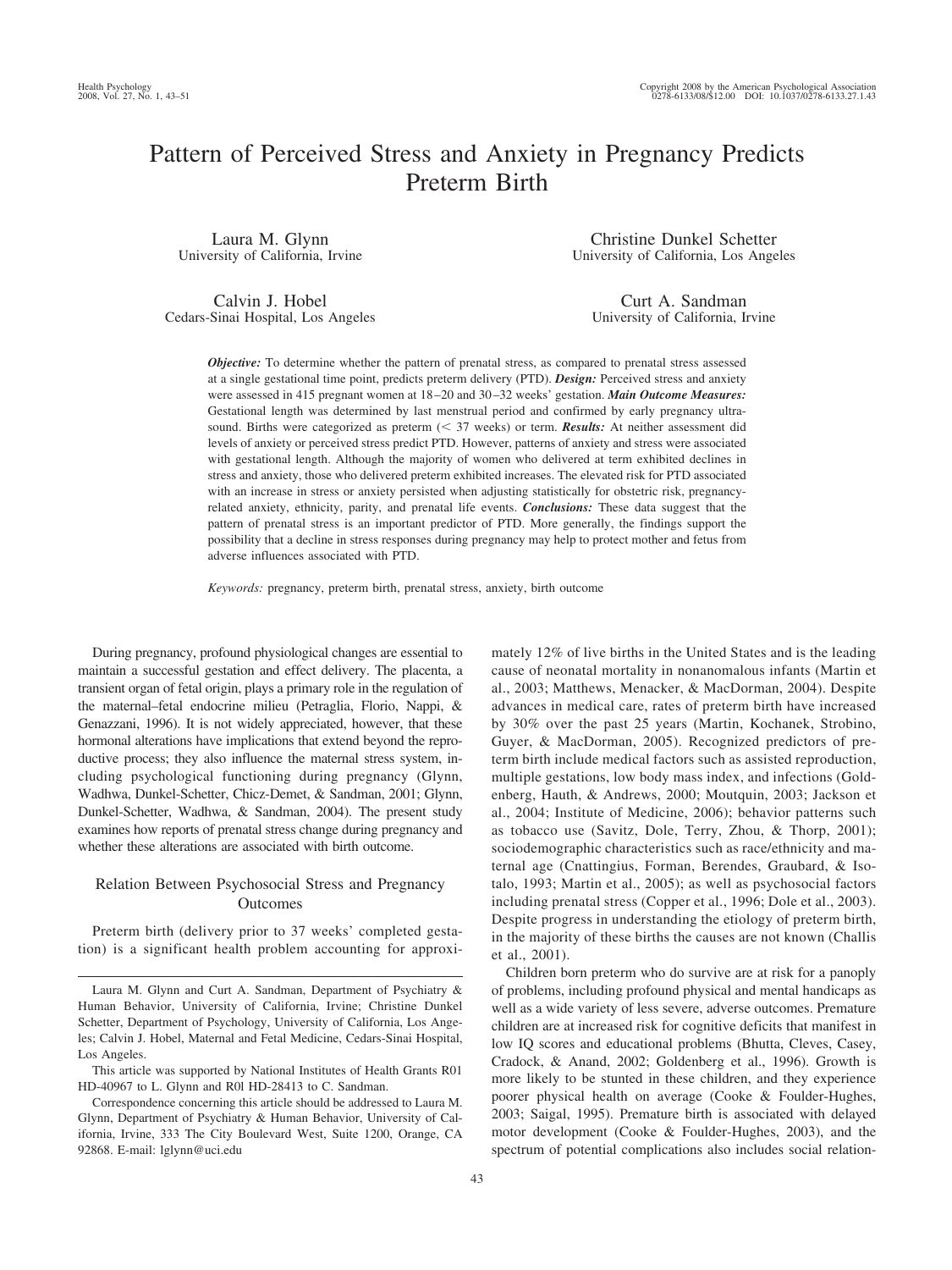ship and emotional problems. Premature children are more likely to exhibit delays in expressive behavior (van Beek, Hopkins, & Hoeksema, 1994) and tend to have more difficult temperaments (Gennaro, Tulman, & Fawcett, 1990).

As noted previously, findings suggest a role for prenatal stress in the occurrence of adverse birth outcomes including preterm birth (Copper et al., 1996; Dole et al., 2003; Hedegaard, Henriksen, Sabroe, & Secher, 1993). Despite the growing number of studies supporting this relation, the sizes of the effects on average are quite modest. Clearly, this may be due to the fact that the effects are small in size, but a more likely explanation is that the empirical work is not capturing optimally these relations for a variety of reasons. Two of the most influential reviews of the stress and birth outcomes literature (Lobel, 1994; Paarlberg, Vingerhoets, Passchier, Dekker, & Van Geijn, 1995) provide a number of reasons for the modest and sometimes inconsistent results. These factors include many aspects of the way in which prenatal stress is operationalized (e.g., instruments with poor construct validity, nonstandard assessments, inconsistencies among studies in which instruments are used), variations in the time frame of measurement during pregnancy, different and sometimes erroneous definitions of adverse birth outcome (studies lump together antepartum complications, preterm birth, and low birth weight conditions that have different etiologies and perhaps different relations with stress), and failure to take into account other important factors associated with birth outcome such as medical risk, parity, and smoking.

The purpose of the present study is to examine a relatively unexplored factor that may help explain the inconsistent and modest findings of the existing prenatal stress studies— changes in maternal sensitivity to the environment that occur with advancing gestation. As pregnancy progresses, women are less physiologically and psychologically reactive to stress (Glynn et al., 2001, 2004; Matthews & Rodin, 1992; Schulte, Weisner, & Allolio, 1990). The implication of these findings is that the impact of stress during pregnancy is not uniform. Stressors experienced early in pregnancy have greater impact, on both physiological and psychological responses, than stress experienced later.

## Stress Responses in Pregnancy

Both physiological and behavioral indices in animal models suggest that stress responses in pregnancy are altered. Pregnant mice, rats, and ewes show reduced fear and anxiety behavior in a variety of stressful situations compared to nonpregnant animals (Maestripieri & D'Amato, 1991; Viérin & Bouissou, 2001; Wartella et al., 2003). Neumann et al. (1998) have shown that animal models of physical and emotional stress result in reduced ACTH and corticosterone responses in pregnant rats compared to virgins. In addition, their work indicates that the ACTH response to the administration of exogenous corticotropin-releasing hormone (CRH) is reduced in pregnant versus virgin animals.

Two studies in humans have directly assessed changes in psychological responses to stress during pregnancy. Both examined affective responses to major life events (Glynn et al., 2001, 2004). In the first study, it was determined that the timing of a major earthquake during pregnancy was related to the magnitude of the stress response to that earthquake. Women who experienced the earthquake early in pregnancy rated it as more stressful than those who experienced it late. In a second study, responses to a wide variety of life events were examined including job loss, problems in a romantic relationship, legal trouble, and threats of physical harm. Again, the data suggested that events occurring early in pregnancy were experienced as more stressful than those same events occurring later in pregnancy. Further, this effect was not limited to a few events. Fourteen of the 18 events showed the same pattern, with early events being rated as more stressful.

Studies examining physiological responses mirror the psychological findings, also indicating that the stress response is dampened as a result of pregnancy (see deWeerth & Buitelaar, 2005, for a detailed review). Administration of CRH, which stimulates the synthesis and release of ACTH, which in turn stimulates the release of cortisol in nonpregnant women, does not produce detectable responses in women the third trimester of pregnancy (Schulte et al., 1990). Cortisol responses to cold pressor challenge in pregnant women are similarly absent but are present in nonpregnant women (Kammerer, Adams, von Castelberg, & Glover, 2002). When presented either with a physical or psychological stressor at 21–23 weeks' gestation, pregnant women have reduced blood pressure responses compared to nonpregnant women (Matthews & Rodin, 1992). Heart period responses to challenge also are increased (indicating decreased responsivity) at 24 weeks' gestation compared to a nonpregnant state (DiPietro, Costigan, & Gurewitsch, 2005). Similarly, compared to the nonpregnant state, catecholamine responses to challenge are diminished when examined during the third trimester of pregnancy (Nisell, Hjemdahl, Linde, & Lunell, 1985). Taken together, the existing studies suggest that changes in the physiological stress response are present as early as late second trimester.

# Why Examine Change in Responses to Stress During Pregnancy?

There is evidence that increased maternal stress during pregnancy is related to decreased gestational length and that pregnancy-associated changes in stress responses exist across a wide variety of species including humans. Given these findings, a next step is to ask whether meaningful individual differences in stress responses during the prenatal period exist. That is, if on average women become less responsive to stress during pregnancy, do differences in the propensity to exhibit this decline predict the outcome of pregnancy? Women who do not show a decline in stress responses may have increased cumulative susceptibility to stress across gestation. Because they are more likely to be influenced by the adverse effects of stress during the entire course of pregnancy, they may be more likely to deliver preterm. It also may be the case that a failure to exhibit a decline in stress responding is a marker of dysregulation in the parturition process associated with an increased likelihood of preterm delivery. Regardless of whether a change in stress responses during pregnancy might play a causal role in development of preterm birth outcome or whether it is a marker of some underlying pathophysiology, its utility as a predictor of adverse birth outcome remains to be assessed. With this study, we examined changes in prenatal maternal reports of stress (perceived stress and state anxiety) from mid to late pregnancy and determined whether these changes relate to preterm birth. We predicted that women who exhibit increases in measures of prenatal stress would be more likely to deliver preterm. In addition, we explored whether any changes in prenatal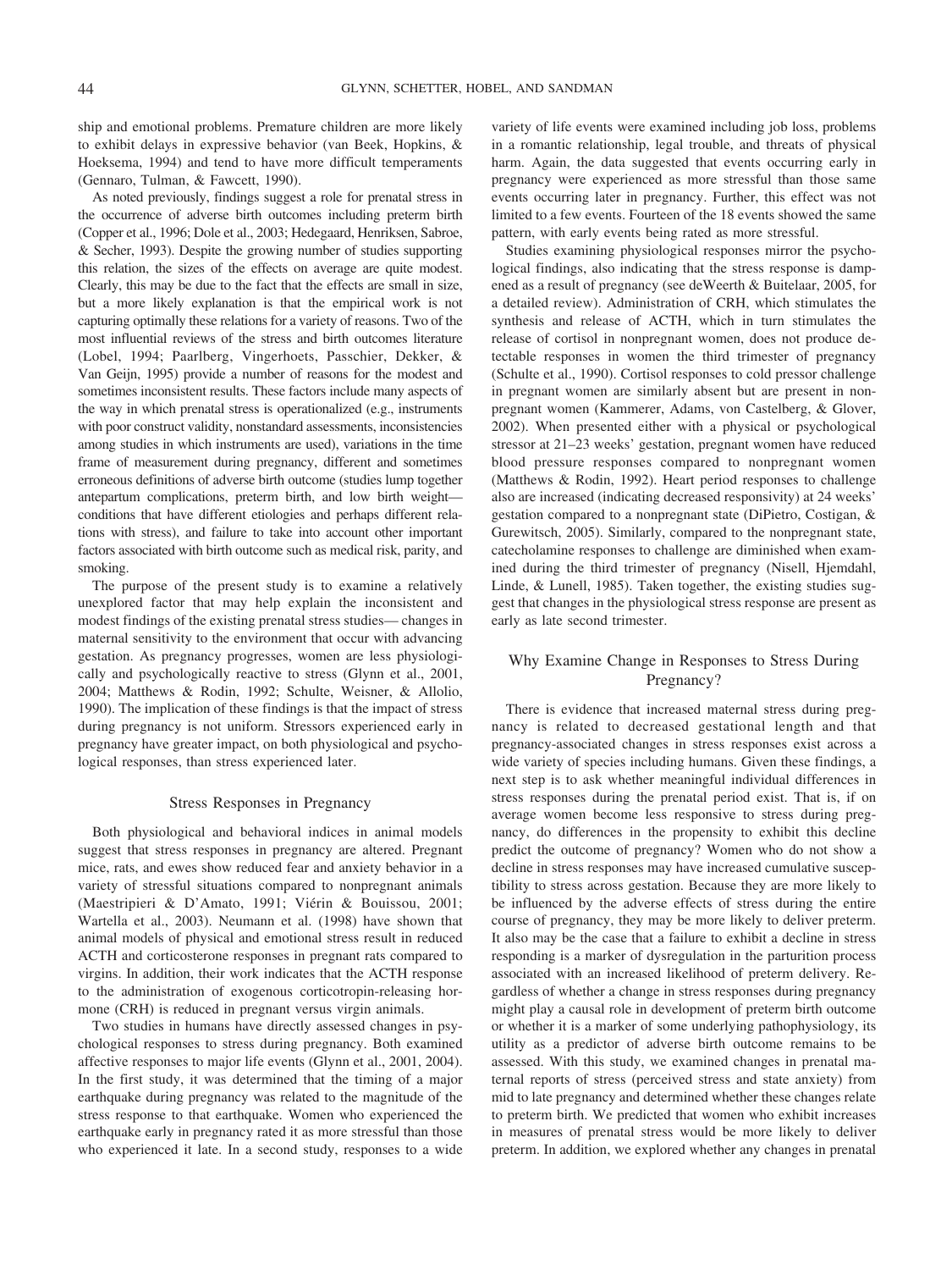stress responses observed during gestation might be due to three potential sources of stress: pregnancy anxiety, the experience of a medically high risk pregnancy, or a range of stressful life events.

## Method

#### *Participants*

Participants were pregnant women who were receiving prenatal care from Cedars-Sinai Hospital in Los Angeles or the faculty obstetric practice at the University of California, Irvine Medical Center. All of the women were nonsmokers and had a singleton pregnancy. Of the total potential participants at each site (1,189), 63% met eligibility criteria. The most common reasons for ineligibility (in order of frequency) were non-English speaking, gestational age >18 weeks, multiple gestation, and smoking. Among the 754 eligible women, 67.5% (509) were consented and came for the initial visit. Our sample comprised the 415 women who had complete data through the last pregnancy study visit at 32 weeks' gestation and complete birth outcome data. The demographic characteristics of the sample can be seen in Table 1. Compared to those included in this study, women not included in the study sample were more likely to be parous and African American (both  $p<sub>5</sub>$  (05); there was a trend suggesting they also had lower incomes ( $p = .06$ ). The two samples did not differ in maternal age or education levels (both  $ps > .15$ ).

## *Procedures*

Data reported here were obtained at two prenatal visits in a longitudinal study of pregnancy. One visit occurred at  $18-20$ weeks' gestation ( $M = 19.3$ ,  $SD = 0.8$ ) and the other at 30–32 weeks' gestation ( $M = 31.0$ ,  $SD = 0.8$ ). Participants completed the assessments discussed later through structured interview and questionnaire.

## *Measures of Prenatal Stress*

As suggested by Lobel (1994), we adopted an umbrella concept (Lazarus & Folkman, 1984) to characterize prenatal stress. This view includes both stress exposures and responses under the same framework of prenatal stress. Here we examine the latter component—reports of prenatal stress with measures of generalized stress and anxiety. We examined the measures of stress and anxiety separately because, although the measures are positively associated, the correlations are not perfect (in the current sample they were correlated in the .7–.8 range).

Generalized or nonspecific stress was assessed at each visit using a modification of the 10-item version of the Perceived Stress Scale (Cohen & Williamson, 1988). This modified 12-item measure, $<sup>1</sup>$  referencing the previous 7 days, includes questions address-</sup> ing how often women felt they are able to successfully handle day-to-day problems and hassles, how often they felt nervous and stressed, and how often they felt things are going well. Responses were given on a 5-point Likert scale ranging from *never* to *almost always*. The 12-item measure correlated .99 at both time points with the 10-item version; in the present study, the reliability was high (average alpha coefficient across the two time points was .92).

State anxiety was assessed at both visits with the 10-item state anxiety subscale of the State–Trait Personality Inventory (Spielberger, 1979). Various anxiety-related adjectives were rated on a 4-point scale ranging from *not at all* to *very much*. For example, women stated how often in the last few days they felt calm, worried, or jittery. This brief measure has been shown have acceptable psychometric properties when used in pregnant and nonpregnant populations (Gurung, Dunkel-Schetter, Collins, Rini, & Hobel, 2005; Spielberger, 1979); it also was found to be reliable in the current sample ( $\alpha = .84$ , average of the two study time points).

### *Preterm Birth*

Length of gestation was determined by last menstrual period and confirmed by early pregnancy ultrasound. If the discrepancy between the last menstrual period date and the date by ultrasound exceeded 7 days, then the estimate was revised based on the ultrasound. Preterm birth  $(*37* weeks' gestation) was indicated$ with a dichotomous variable ( $0 = term$ ,  $1 = preferm$ ).

### *Pregnancy Anxiety*

A 10-item pregnancy anxiety scale, which assesses a woman's feelings about her health during pregnancy, the health of her baby, and her feelings about labor and delivery, was administered at both study visits. Answers were given on a 4-point scale and included items such as: "I am fearful regarding the health of my baby," "I am concerned or worried about losing my baby," and "I am concerned or worried about developing medical problems during my pregnancy." This reliable measure ( $\alpha = .75-.85$ ) was specifically developed for use in pregnancy research (Rini, Dunkel-Schetter, Wadhwa, & Sandman, 1999). In the present study, the alpha coefficient was .81.

### *Medical Risk Factors*

Medical risk for preterm birth was defined as the presence of certain historical risk factors and medical conditions in the index pregnancy including previous history of preterm birth, vaginal bleeding, and pregnancy-induced hypertension (Hobel, 1982). Risk conditions were determined through interview and extensive medical chart review. Medical risk was coded as a dichotomous variable with 1 indicating the presence of at least one condition and 0 indicating the absence of any current or historical risk conditions.

## *Life Events*

At the initial visit, participants reported on the presence or absence of 24 major life events that might have occurred in the previous year. At the 30 –32 week visit, they reported on the occurrence of these same set of events since the first visit at 18 –20

<sup>&</sup>lt;sup>1</sup> The modified version consisted of the published 10-item version and two additional questions derived from the original 14-item Perceived Stress Scale (Cohen, Kamarck, & Mermelstein, 1983): "How often have you dealt successfully with day-to-day problems and hassles?" and "How often have you felt that you were coping well or effectively handling the important changes that were occurring in your life?"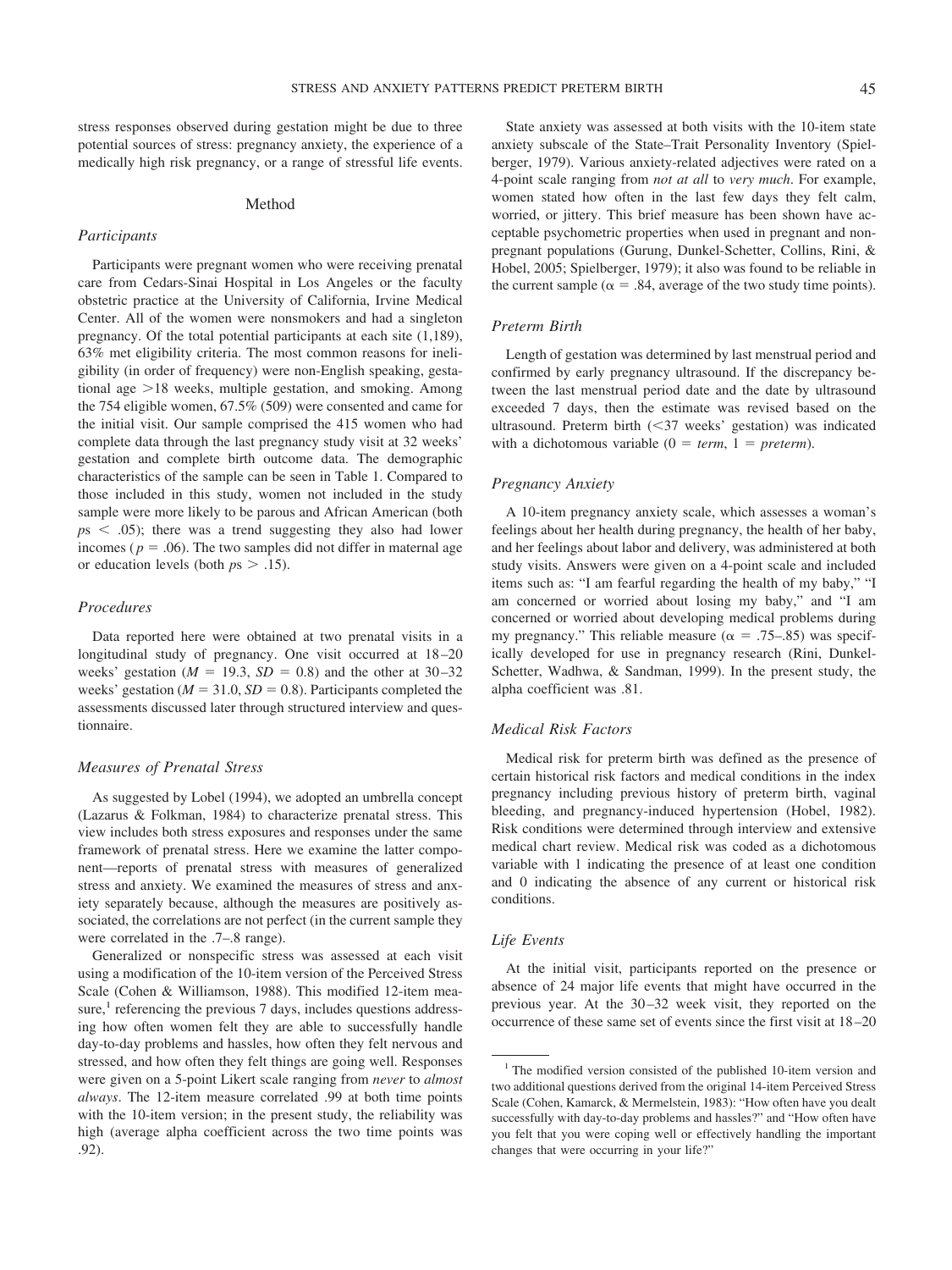| Table 1 |                        |
|---------|------------------------|
|         | Sample Characteristics |

|                           | Complete<br>sample<br>$(N = 415)$ | Term<br>377)<br>$(n =$ | Preterm<br>$(n = 38)$ | F or $\chi^2$ | Increased<br><b>PS</b><br>$(n = 174)$ | Decreased<br><b>PS</b><br>$(n = 241)$ | F or $\chi^2$ | Increased<br>anxiety<br>$(n = 172)$ | Decreased<br>anxiety<br>$(n = 243)$ | F or $\chi^2$ |
|---------------------------|-----------------------------------|------------------------|-----------------------|---------------|---------------------------------------|---------------------------------------|---------------|-------------------------------------|-------------------------------------|---------------|
| Race/ethnicity            |                                   |                        |                       | $6.33^*$      |                                       |                                       | 1.68          |                                     |                                     | 2.29          |
| Hispanic White            | 23%                               | 22%                    | 35%                   |               | 22%                                   | 23%                                   |               | 24%                                 | 22%                                 |               |
| Non-Hispanic White        | 48%                               | 50%                    | 30%                   |               | 51%                                   | 46%                                   |               | 51%                                 | 46%                                 |               |
| African American          | 14%                               | 13%                    | 19%                   |               | 12%                                   | 15%                                   |               | 11%                                 | 16%                                 |               |
| Other                     | 15%                               | 15%                    | 16%                   |               | 16%                                   | 16%                                   |               | 14%                                 | 16%                                 |               |
| Education                 |                                   |                        |                       | 1.74          |                                       |                                       | 0.37          |                                     |                                     | 4.5           |
| High school or less       | 16%                               | 15%                    | 19%                   |               | 16%                                   | 15%                                   |               | 15%                                 | 15.5%                               |               |
| Some college              | 38%                               | 38%                    | 43%                   |               | 38%                                   | 38%                                   |               | 40%                                 | 37%                                 |               |
| Four-year degree          | 28%                               | 28%                    | 27%                   |               | 29%                                   | 28%                                   |               | 24%                                 | 32%                                 |               |
| Post-graduate degree      | 18%                               | 19%                    | 11%                   |               | 17%                                   | 19%                                   |               | 21%                                 | 15.5%                               |               |
| Annual household income   | \$63,181                          | \$63,541               | \$59,357              | 0.55          | \$64,304                              | \$62,384                              | 0.60          | \$62,187                            | \$63,880                            | 0.41          |
| Maternal age at delivery  | 30.64                             | 30.63                  | 30.78                 | 0.03          | 31.02                                 | 30.36                                 | 1.27          | 30.52                               | 30.73                               | 0.60          |
| Parity (% nulliparous)    | 57%                               | 58%                    | 42%                   | $3.66*$       | 56%                                   | 58%                                   | 0.57          | 56%                                 | 58%                                 | 0.17          |
| Small for gestational age | 8%                                | 7%                     | 38%                   | $7.22***$     | 8%                                    | 6%                                    | 0.59          | 8%                                  | 7%                                  | 0.02          |

*Note.* PS = perceived stress.<br>\*  $p < .1$ . \*\*\*  $p < .01$ 

weeks. The life events instrument has been used successfully in previous studies of pregnant women (Glynn et al., 2004; Lobel, Dunkel-Schetter, & Scrimshaw, 1992). The number of events experienced during the period prior to the first assessment and the number of events experienced between the study visits each were summed to create two life events scores.

### *Analysis Plans*

First, the data were examined using conventional methods in which the relations between preterm birth and the prenatal stress measures at 18 –20 and 30 –32 weeks were assessed. Then change in prenatal stress was assessed both as a continuous (score at 18 –20 weeks subtracted from the score at 30 –32 weeks) and dichotomous (direction of the change between time points, i.e., an increase or a decrease<sup>2</sup>) variable. To assess the possibility that demographic characteristics such as race/ethnicity, socioeconomic status, or parity might account for observed links between prenatal stress and preterm birth, we included any variables that showed a reliable relation ( $p \leq .1$ ) with the prenatal stress variables or preterm birth as covariates in hierarchical logistic regression analyses. The sample characteristics considered as potential covariates are presented in Table 1.

In addition, three potential sources of stress—pregnancy anxiety, medical risk for preterm birth, and life events—were analyzed in conjunction with change in stress in the hierarchical logistic regression models used to predict preterm birth. These analyses were included to explore whether any association between changes in prenatal stress and preterm birth could be attributed to differences in pregnancy anxiety, the presence of medical conditions placing the woman at risk for a preterm birth, or to exposure to stressful life events.

#### Results

The means for the prenatal stress measures at the two time points for women who delivered preterm and at term are given in Table 2. For women who delivered at term, the value for the third trimester was either the same or lower than that of the second trimester. In contrast, for those who delivered preterm, the mean was higher during the third trimester for both state anxiety and perceived stress. A two-way repeated measures analysis of variance (ANOVA; Group x Time) revealed a statistically significant interaction between group and time for state anxiety,  $F(1, 413) =$ 3.87,  $p = .05$ . However, the interaction term for perceived stress failed to achieve significance,  $F(1, 413) = 3.26$ ,  $p = .07$ ). There were no statistically significant main effects of time or group for either dependent measure (all  $ps > .1$ )

The point-biserial correlations between preterm birth and the stress and anxiety measures at 18 –20 and 30 –32 weeks' gestation are given in Table 3. There were no significant relations between perceived stress and state anxiety and preterm birth at either of the time points under study.

### *Analysis of Change*

Analysis of the continuous change variables showed that changes in perceived stress and state anxiety were not associated with preterm delivery (see Table 3). The distribution of the dichotomous change variables comparing women who experienced an increase in the prenatal stress measures to those who experienced a decrease is shown in Figure 1. Women who delivered preterm were significantly more likely to show increases in perceived stress and state anxiety between 18 –20 and 30 –32 weeks (both  $\chi^2$ s (1, *N* = 415) > 6.3, *p*s < .05).

 $2$  For the perceived stress measure, 36 individuals showed no differences between the first and second time points; similarly, 23 individuals showed no difference for the state anxiety measure. These participants were included in the decrease group. The analyses were repeated without the inclusion of these participants, and results were not altered.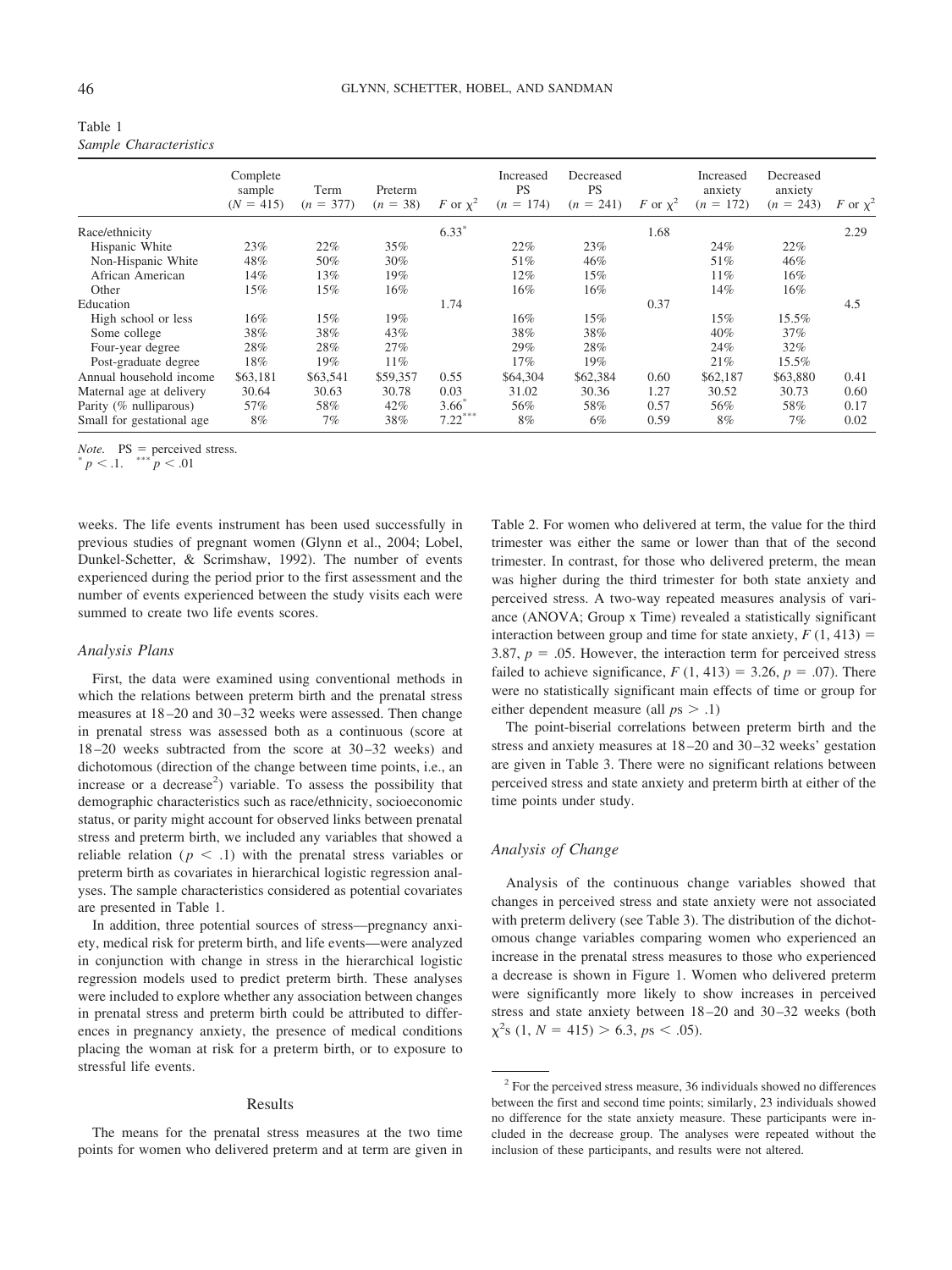Table 2 *Mean Stress and Anxiety Scores for Term (n 377) and Preterm (n 38) Pregnancies*

|           | $18-20$ weeks' GA | $30-32$ weeks' GA |  |  |
|-----------|-------------------|-------------------|--|--|
| <b>PS</b> |                   |                   |  |  |
| Term      | 2.25              | 2.25              |  |  |
| Preterm   | 2.27              | 2.46              |  |  |
| Anxiety   |                   |                   |  |  |
| Term      | 1.96              | 1.91              |  |  |
| Preterm   | 1.96              | 2.10              |  |  |

*Note.*  $GA =$  gestational age;  $PS =$  perceived stress.

Although none of the demographic variables were associated with the dichotomous change variables (see Table 1), race<sup>3</sup> and parity were associated with preterm birth and so they were entered into the first step of two hierarchical logistic regression models and the dichotomous change variables were entered second. Adjusting for race and parity, our analyses revealed that women who showed an increase in perceived stress were three times more likely to deliver preterm (odds ratio  $[OR] = 3.08, 95\%$  confidence interval  $[CI] = 1.51-6.28$  and those who showed an increase in state anxiety were more than twice as likely to have had a preterm delivery (OR = 2.49, 95% CI = 1.24 – 4.98).

To determine whether the change in perceived stress or state anxiety exerted effects independent of the absolute levels of these variables, a second set of hierarchical logistic regression analyses were conducted in which the race and parity variables were entered first, the level of perceived stress or state anxiety at the 18 –20 week assessment was entered second, and then, in the third and final step, the dichotomous change variable was entered. These regression analyses were repeated with the level of perceived stress and state anxiety at the 30 –32 week assessment entered in the second step. In all analyses, the dichotomous change variables for perceived stress and state anxiety remained statistically significant predictors even when the variance attributed to the demographic covariates and the values at the first and second assessments were held constant (all  $ORs > 2.36$ ,  $ps < .05$ ).

# *Alternate Explanations: Pregnancy Anxiety, Medical Risk, and Life Events*

We next explored whether the observed associations between changes in prenatal stress and preterm birth could be attributed to differences in pregnancy anxiety, to the presence of medical conditions placing the woman at risk for a preterm birth, or to exposure to stressful life events. Pregnancy anxiety might influence both perceived stress and state anxiety and also be associated with preterm birth. Similarly, the experience of an "at risk" pregnancy (obstetric risk for preterm birth) could affect the measures of prenatal stress and also is more likely to result in a preterm birth. These two pregnancy-related variables were entered into the second step of the regression models seen in Table 4. Last, we addressed whether the associations between changes in perceived stress, state anxiety, and preterm birth could be attributed to the presence of significant life stressors. The number of life events experienced in the period prior to the first assessment and experienced during the study period were entered into the third step of the regression models (Table 4).

The results of the two regression analyses for perceived stress and state anxiety are found in Table 4. It is important to note that dichotomous change in perceived stress and state anxiety remained significant predictors after accounting for the variance attributed to pregnancy anxiety, medical risk status, and life events (ORs 2.79 and 2.41, respectively). Not surprisingly, medical risk was a significant predictor of preterm birth in both of the models (both  $ORs > 3.49$ ). In contrast, at neither time point was pregnancy anxiety a significant predictor of preterm birth in either of the analyses. The number of life events either before or during the study period also was not a significant predictor of preterm birth.

## *Independent Contributions of Perceived Stress and State Anxiety*

In a final regression model, dichotomous change in both perceived stress and state anxiety were assessed conjointly to determine whether they were unique predictors of preterm birth. This model (not shown) was identical to that seen in Table 4, the only difference being that change both in perceived stress and in state anxiety were entered simultaneously in the fourth step. As with all of the other models, of the variables entered in the first three steps, only medical risk was a reliable predictor of preterm birth  $(OR =$ 3.46, 95% CI =  $1.28 - 9.36$ ). In the final step, only change in perceived stress remained a statistically significant predictor  $(OR = 2.26, 95\% \text{ CI} = 1.02-5.01)$  and change in state anxiety was rendered not significant (OR =  $1.80, 95\%$  CI =  $0.83-3.97$ ).

#### Discussion

These are the first data to show that the pattern of change in prenatal stress during the course of gestation is an important predictor of the adverse outcome of preterm birth. Whether or not a woman reported an increase in perceived stress or state anxiety during pregnancy was a better predictor of preterm birth than levels of these variables at either of the gestational time points under study. In this study, the size of the change was not as important as the simple presence of an increase or decrease. In the final statistical model, perceived stress was a superior predictor of preterm birth when compared to state anxiety.

It cannot be determined with certainty with the current data set whether the changes observed are due to the dramatic reductions in physiological stress responding seen in humans and a variety of other species, reflect alterations in pregnant women's environments, or result from modifications of attribution processes concerning stress exposures that are purely psychological in origin. However, we believe that the best available explanation for the changes in psychological stress responses during pregnancy is that they reflect the changes in the physiological milieu of the pregnant woman. This conclusion is based both on the data we present and on more general considerations. Our findings cannot be attributed to the fact that women who delivered preterm experienced in-

<sup>3</sup> For all regression analyses, the three most common racial/ethnic groups (non-Hispanic White, African American, and Hispanic White), as defined by self-identification, were dummy coded and included as covariates  $(1 =$  *membership in the racial/ethnic group*,  $0 =$  *nonmembership* $)$ .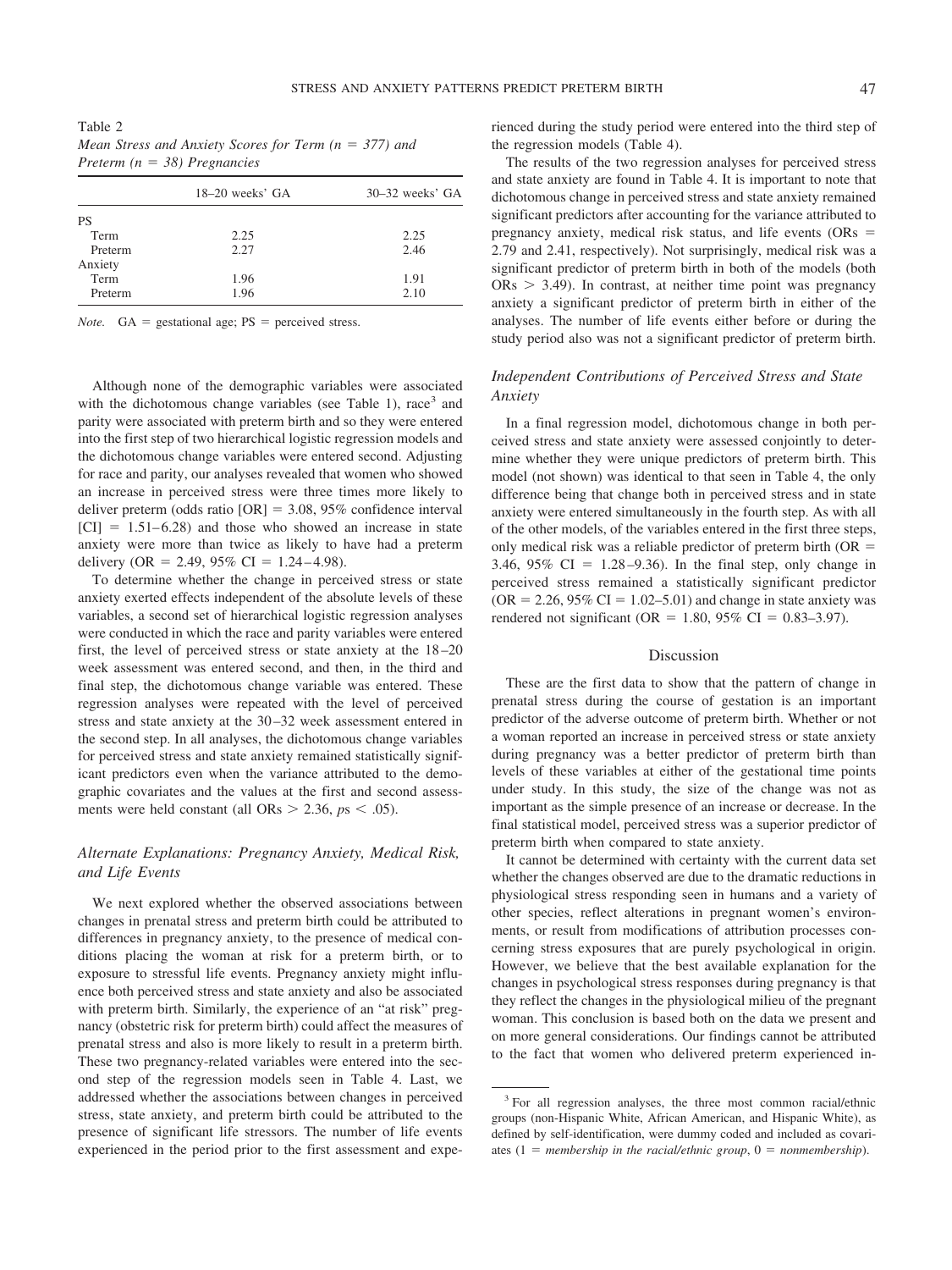| 1. Preterm delivery<br>2. PS (18–20 weeks' GA)<br>3. PS (30–32 weeks' GA)<br>4. Change in $PSa$<br>5. Anxiety (18–20 weeks' GA)<br>6. Anxiety $(30-32$ weeks' GA)<br>7. Change in anxiety <sup>a</sup> | .01<br>$.09^{\degree}$<br>.09°<br>.00<br>.08<br>$.10^{\circ}$ | 888<br>.53<br>$-.42***$<br>$.73***$<br>$.55***$<br>$-.14***$ | $.55***$<br>$.48***$<br>$.80***$<br>$.43***$ | $-.20***$<br>$.32***$<br>$.60***$ | __<br>$.62***$<br>$-.37***$ | $.51***$ |  |
|--------------------------------------------------------------------------------------------------------------------------------------------------------------------------------------------------------|---------------------------------------------------------------|--------------------------------------------------------------|----------------------------------------------|-----------------------------------|-----------------------------|----------|--|

Table 3 *Correlations of Psychological Variables With Preterm Delivery*

*Note.* PS = perceived stress; GA = gestational age.<br><sup>a</sup> Change from 18-20 to 30-32 weeks' gestation (computed by subtracting the score at 18-20 weeks from the score at 30-32 weeks).

 $p < 0.1.$  \*\*\*  $p < 0.01.$ 

creases in stress and anxiety because they experienced medically complicated pregnancies that were more likely to result in a shortened gestation or to the fact that some women experienced heightened levels of pregnancy-related anxiety. It also does not appear that the changes in perceived stress and anxiety reflect the presence of significant environmental stressors for some women. The number of stressful life events prior to and during the study period did not predict preterm birth, and the relation between



*Figure 1.* Percent of women delivering at term or preterm showing increases or decreases in stress and anxiety.

preterm birth and the change in perceived stress and state anxiety variables remained unaltered when the life events variables were included in the statistical models. Further, our measures of change were not associated with sociodemographic factors such as parity, race, and socioeconomic status, characteristics that plausibly could have accounted for our findings due to their associations both with prenatal stress and preterm birth (Cnattingius et al., 1993; Kramer et al., 2001; Lu & Chen, 2004). Our measures did not, by any means, capture all aspects of the pregnant woman's environment. For the measures we did have, however, our data support the argument that the changes in prenatal stress profile are most likely related to the physiological processes that occur during pregnancy because they mirror the dampening of the physiological stress response. We believe that this conclusion is further strengthened by two additional considerations. First, our data are consistent with animal models of altered fear and anxiety behaviors during pregnancy that have been linked to underlying physiological mechanisms (Kinsely & Lambert, 2006; Wartella et al., 2003). Second, if the changes observed are veridical, then one would have to posit a plausible explanation for why stress exposures differ systematically as a function of pregnancy (specifically why, on average, they lessen). Future research will need to explore the issue of underlying mechanisms further by incorporating both more detailed measures of environmental factors, such as stress exposures, as well as measures of physiological stress responses.

We studied change in prenatal stress from  $18-20$  weeks' gestation to 30 –32 weeks' gestation. Without measures of stress prior to 18 weeks, we are unable to draw any conclusions about change in stress beginning in the first trimester, for example, whether the change from early to late pregnancy might be a better predictor of length of gestation than change from mid to late pregnancy. The timing of our assessments also does not provide insight into risk for very early preterm births. However, unlike the etiology of later preterm birth, the factors involved in these very early preterm births already are quite well characterized: it is known that infection is the primary cause of most very early deliveries (Goldenberg et al., 2000). In contrast, as gestation progresses to 33 weeks, the incidence of preterm birth due to infection drops to below 10%; in the majority of preterm births, there is no known etiological agent (Challis et al., 2001). Growing evidence, including the data presented here, supports a role for psychological factors in the process leading to preterm birth (Copper et al., 1996; Dole et al., 2003; Hedegaard et al., 1993).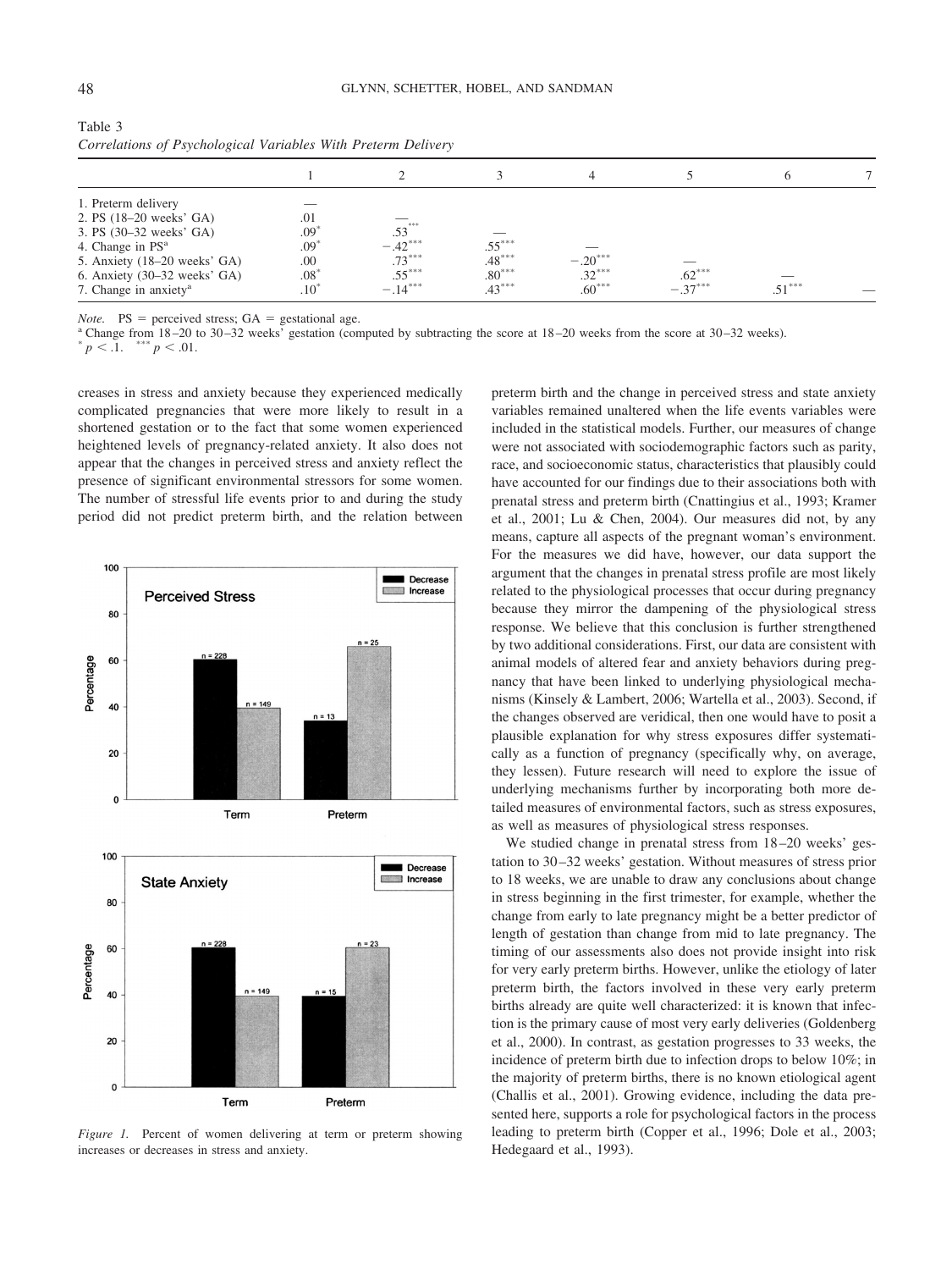| Table 4                                                               |  |  |  |  |
|-----------------------------------------------------------------------|--|--|--|--|
| Hierarchical Logistic Regression Models Used to Predict Preterm Birth |  |  |  |  |

|                            | Step 1    |               | Step 2    |               | Step 3    |               | Step 4    |               |
|----------------------------|-----------|---------------|-----------|---------------|-----------|---------------|-----------|---------------|
|                            | <b>OR</b> | 95% CI        | <b>OR</b> | 95% CI        | <b>OR</b> | 95% CI        | <b>OR</b> | 95% CI        |
| Model 1                    |           |               |           |               |           |               |           |               |
| Parity                     | 1.64      | $0.80 - 3.36$ | 1.47      | $0.70 - 3.10$ | 1.46      | $0.69 - 3.07$ | 1.44      | $0.68 - 3.01$ |
| African American           | 1.62      | $0.48 - 5.48$ | 1.32      | $0.38 - 4.58$ | 1.30      | $0.38 - 4.52$ | 1.50      | $0.42 - 5.35$ |
| Non-Hispanic White         | 0.75      | $0.25 - 2.25$ | 0.68      | $0.22 - 2.09$ | 0.66      | $0.21 - 2.07$ | 0.68      | $0.21 - 2.14$ |
| Hispanic White             | 1.83      | $0.61 - 5.45$ | 1.76      | $0.58 - 5.37$ | 1.73      | $0.56 - 5.32$ | 1.85      | $0.59 - 5.78$ |
| Pregnancy events           |           |               |           |               |           |               |           |               |
| T1 PANX                    |           |               | 0.93      | $0.85 - 1.03$ | 0.94      | $0.85 - 1.03$ | 0.95      | $0.86 - 1.04$ |
| <b>T2 PANX</b>             |           |               | 1.08      | $0.98 - 1.20$ | 1.08      | $0.98 - 1.20$ | 1.07      | $0.97 - 1.18$ |
| Med risk                   |           |               | $3.63***$ | $1.35 - 9.74$ | $3.64***$ | $1.35 - 9.78$ | $3.49***$ | 1.29-9.44     |
| Life events                |           |               |           |               |           |               |           |               |
| T1 life events             |           |               |           |               | 1.03      | $0.88 - 1.20$ | 1.05      | $0.90 - 1.23$ |
| T <sub>2</sub> life events |           |               |           |               | 0.96      | $0.78 - 1.17$ | 0.92      | $0.75 - 1.13$ |
| Change in PS               |           |               |           |               |           |               | $2.79***$ | $1.32 - 5.88$ |
| Model 2                    |           |               |           |               |           |               |           |               |
| Parity                     |           |               |           |               |           |               | 1.45      | $0.68 - 3.06$ |
| African American           |           |               |           |               |           |               | 1.40      | $0.40 - 4.92$ |
| Non-Hispanic White         |           |               |           |               |           |               | 0.63      | $0.20 - 1.99$ |
| Hispanic White             |           |               |           |               |           |               | 1.70      | $0.55 - 5.25$ |
| Pregnancy events           |           |               |           |               |           |               |           |               |
| T1 PANX                    |           |               |           |               |           |               | 0.95      | $0.86 - 1.04$ |
| <b>T2 PANX</b>             |           |               |           |               |           |               | 1.07      | $0.97 - 1.18$ |
| Med risk                   |           |               |           |               |           |               | 3.54      | $1.31 - 9.58$ |
| Life events                |           |               |           |               |           |               |           |               |
| T1 life events             |           |               |           |               |           |               | 1.03      | $0.88 - 1.21$ |
| T <sub>2</sub> life events |           |               |           |               |           |               | 0.93      | $0.76 - 1.14$ |
| Change in anxiety          |           |               |           |               |           |               | $2.41***$ | $1.16 - 5.03$ |

*Note.* OR = odds ratio; CI = confidence interval; T1 = 18-20 weeks' gestation; PANX = pregnancy anxiety; T2 = 30-32 weeks' gestation; Med risk = obstetric risk for preterm birth;  $PS$  = perceived stress.

Change from  $18-20$  to  $30-32$  weeks' gestation (dichotomous).

 $p < .05.$  \*\*\*  $p < .01.$ 

#### *Methodological Implications for Stress Research*

The implications of changes in stress responding during gestation for stress research during pregnancy are clear. The timing of stress appears to be critical in determining its effects. Early stressors may have the potential to influence outcomes more profoundly, particularly to the extent that they induce poststress ruminations (Glynn, Christenfeld, & Gerin, 2002). Further, a majority of women show decreases in response to stressors during pregnancy, and these changes seem to influence the effects of stress exposure in pregnancy (Glynn et al. 2001, 2004). With these data, we have shown that pregnant women who do not show the expected decline in stress and anxiety are at increased risk for preterm delivery. An increase in perceived stress or state anxiety was associated with more than a 2-fold increase in risk for preterm birth (the odds ratios ranged from 2.26 to 3.08 in the various regression models). These odds ratios translate into effect sizes ranging from .49 to .57 (Chin, 2000). Had we not taken change in stress responding into account and simply looked at the average of our prenatal stress measures, or at the levels at individual time points, we would not have detected a relation between prenatal stress and shortened gestation. A failure to take into account the variations in the potential for stressors to exert influences across gestation in design and analysis could serve to underestimate (or, in some cases, eliminate) the observed associations between prenatal stress and birth outcomes. Further, the effects related to timing of pregnancy described here and in other articles do render plausible the assertion that the inconsistent and modest results that characterize that stress and birth outcomes literature may be due in part to study designs that do not take timing of stress exposure into account.

# *Significance of a Decline in Stress Responses During Pregnancy*

If the changes in responding we observed are related to the underlying physiological changes of pregnancy, it is not clear whether these alterations in psychological stress responses during pregnancy are merely epiphenomenal or whether they serve a function in themselves. In other words, are they purely a product of the physiological changes necessary to maintain a healthy pregnancy and effect a successful delivery, or do they serve some functional purpose? Work with animal models indicates that the fairly high reproductive failure rate in mammals exists for evolutionary reasons (Wasser, 1999). According to the adaptive reproductive failure model, failure is an adaptive mechanism evolved to minimize reproduction in times of environmental hardship. Failure can occur at many levels, including absence of menses, spontaneous abortion, or death of the infant (including premature birth,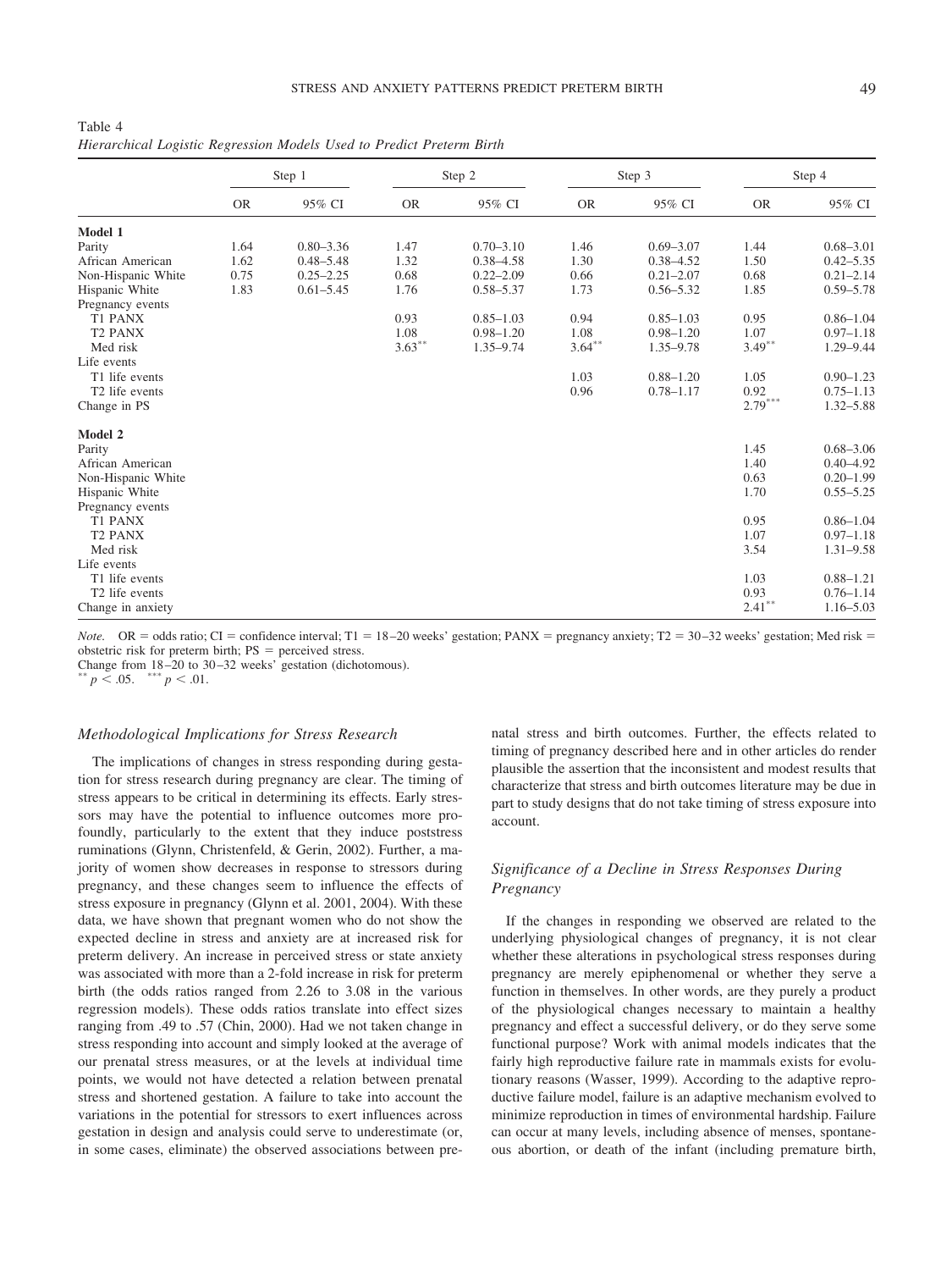abandonment, and infanticide; Wasser, 1999). There also exists evidence from work with humans that they, like other mammals, may have evolved so that reproductive failure is adaptive and that their fertility at all stages is affected by environmental cues (Copper et al., 1996; O'Hare & Creed, 1995; Rini et al., 1999; Wasser, Sewall, & Soules, 1993). In earlier work, it has been demonstrated that the later a major stressor occurs during pregnancy, the less likely it is to shorten gestation (Glynn et al., 2001; Lederman et al., 2004)—a finding that also supports the adaptive reproductive failure model in humans. The new data presented here suggest that women who do not show a potentially protective decline in responding are at greater risk of adverse birth outcomes. Early in pregnancy, it may be advantageous for the mother to respond to and transmit the effects of environmental stress to the fetal/ placental unit thus increasing the probability of a pregnancy failure. However, the duration of human pregnancy is long and involves a significant investment on the part of the mother. Perhaps after a certain point, it may be adaptive to maintain the pregnancy even in times of environmental hardship. It is plausible that as maternal investment increases with gestation, environmental sensitivity decreases to ensure that environmental stress is less likely to result in an adverse birth outcome. Those who do not show this potentially adaptive decrease remain equally sensitive to the effects of stress across the gestational span and as a result are at greater risk for a preterm delivery. Future research will have to examine why individual differences in this phenomenon exist. It is possible that, for some women, remaining sensitive (or relatively more sensitive) to the effects of stress is adaptive. For example, perhaps in the face of adverse environmental circumstances, it might be more advantageous to terminate a pregnancy for women who have many children or for those who have had pregnancies in quick succession (a short interpregnancy interval). For women who have many children, or have a very young infant, maternal resources are relatively scarce and thus the cost of an additional child may be greater for them than for women with little or no commitment to offspring.

#### References

- Bhutta, A. T., Cleves, M. A., Casey, P. H., Cradock, M. M., & Anand, K. J. S. (2002). Cognitive and behavioral outcomes in school-aged children who were born preterm: A meta-analysis. *The Journal of the American Medical Association, 288,* 728 –737.
- Challis, J. R. G., Lye, S. J., Gibb, W., Whittle, W., Patel, F., & Alfaidy, N. (2001). Understanding preterm labor. *Annals of the New York Academy of Sciences, 943,* 225–234.
- Chin, S. (2000). A simple method for converting an odds ratio to effect size for use in meta-analysis. *Statistics in Medicine, 19,* 3127–3131.
- Cnattingius, S., Forman, M. R., Berendes, H. W., Graubard, B. I., & Isotalo, L. (1993). Effect of age, parity, and smoking on pregnancy outcome: A population-based study. *American Journal of Obstetrics and Gynecology, 168,* 16 –21.
- Cohen, S., Kamarck, T., & Mermelstein, R. (1983). A global measure of perceived stress. *Journal of Health and Social Behavior, 24,* 385–396.
- Cohen, S., & Williamson, G. M. (1988). Perceived stress in a probability sample of the United States. In S. Spacapan & S. Oskamp (Eds.), *The* social psychology of health (pp. 31-67). Newbury Park, CA: Sage.
- Cooke, R. W. I., & Foulder-Hughes, L. (2003). Growth impairment in the very preterm and cognitive and motor performance at 7 years. *Archives of Disease in Childhood, 88,* 482– 487.

Copper, R. L., Goldenberg, R. L., Das, A., Elder, N., Swain, M., Norman,

G., et al., & the National Institute of Child Health and Human Development Maternal-Fetal Medicine Units Network. (1996). The preterm prediction study: Maternal stress is associated with spontaneous preterm birth at less than thirty-five weeks' gestation. *American Journal of Obstetrics and Gynecology, 175,* 1286 –1292.

- de Weerth, C., & Buitelaar, J. K. (2005). Physiological stress reactivity in human pregnancy—a review. *Neuroscience and Biobehavioral Reviews, 29,* 295–312.
- DiPietro, J. A., Costigan, K. A., & Gurewitsch, E. D. (2005). Maternal psychophysiological change during the second half of gestation. *Biological Psychology, 69,* 23–38.
- Dole, N., Savitz, I., Hertz-Picciotto, I., Siega-Riz, A. M., McMahon, M. J., & Buekens, P. (2003). Maternal stress and preterm birth. *American Journal of Epidemiology, 157,* 14 –24.
- Gennaro, S., Tulman, L., & Fawcett, J. (1990). Temperament in preterm and full-term infants at three and six months of age. *Merrill Palmer Quarterly, 36,* 201–216.
- Glynn, L. M., Christenfeld, N., & Gerin, W. (2002). The role of rumination in recovery from reactivity: Cardiovascular consequences of emotional states. *Psychosomatic Medicine, 64,* 714 –726.
- Glynn, L. M., Dunkel-Schetter, C., Wadhwa, P. D., & Sandman, C. A. (2004). Pregnancy affects appraisal of negative life events. *Journal of Psychosomatic Research, 56,* 47–52.
- Glynn, L. M., Wadhwa, P. D., Dunkel-Schetter, C., Chicz-Demet, A., & Sandman, C. A. (2001). When stress happens matters: Effects of earthquake timing on stress responsivity in pregnancy. *American Journal of Obstetrics and Gynecology, 184,* 637– 642.
- Goldenberg, R. L., DuBard, M. B., Cliver, S. P., Nelson, K. G., Blankson, K., Ramey, S. L., & Herman, A. (1996). Pregnancy outcome and intelligence at age five years. *American Journal of Obstetrics and Gynecology, 175,* 1511–1515.
- Goldenberg, R. L., Hauth, J. C., & Andrews, W. W. (2000). Intrauterine infection and preterm delivery. *The New England Journal of Medicine, 342,* 1500 –1507.
- Gurung, R. A. R., Dunkel-Schetter, C., Collins, N., Rini, C., & Hobel, C. J. (2005). Psychosocial predictors of prenatal anxiety. *Journal of Social and Clinical Psychology, 24,* 497–519.
- Hedegaard, M., Henriksen, T. B., Sabroe, S., & Secher, N. J. (1993). Psychological distress in pregnancy and preterm delivery. *British Medical Journal, 307,* 234 –239.
- Hobel, C. J. (1982). Identification of the patient at risk. In R. J. Bolognese, R. H. Schwartz, & J. Schneider (Eds.), *Perinatal medicine: Management of the high risk fetus and neonate* (pp. 3–28). Baltimore: Williams & Wilkins.
- Institute of Medicine of the National Academies. (2006). *Preterm birth: Causes, consequences, and prevention.* Washington DC: The National Academies Press.
- Jackson, R. A., Gibson, K. A., Wu, Y. W., & Croughan, M. S. (2004). Perinatal outcomes in singletons following in vitro fertilization: A metaanalysis. *Obstetrics and Gynecology, 103,* 551–563.
- Kammerer, M., Adams, D., von Castelberg, & Glover, V. (2002). Pregnant women become insensitive to cold stress. *BMC Pregnancy and Childbirth, 2,* 8.
- Kinsely, C. H., & Lambert, K. G. (2006). The maternal brain. *Scientific American, 294,* 72–79.
- Kramer, M. S., Goulet, L., Lydon, J., Seguin, L., McNamara, H., Dassa, C., et al. (2001). Socio-economic disparities in preterm birth: Causal pathways and mechanisms. *Paediatric and Perinatal Epidimiology, 15,* 104 –123.
- Lazarus, R. S., & Folkman, S. (1984). *Stress, appraisal, and coping.* New York: Springer.
- Lederman, S. A., Rauh, V., Weiss, L., Stein, J. L., Hoepner, L. A., Becker, M., et al. (2004). The effects of the world trade center event on birth